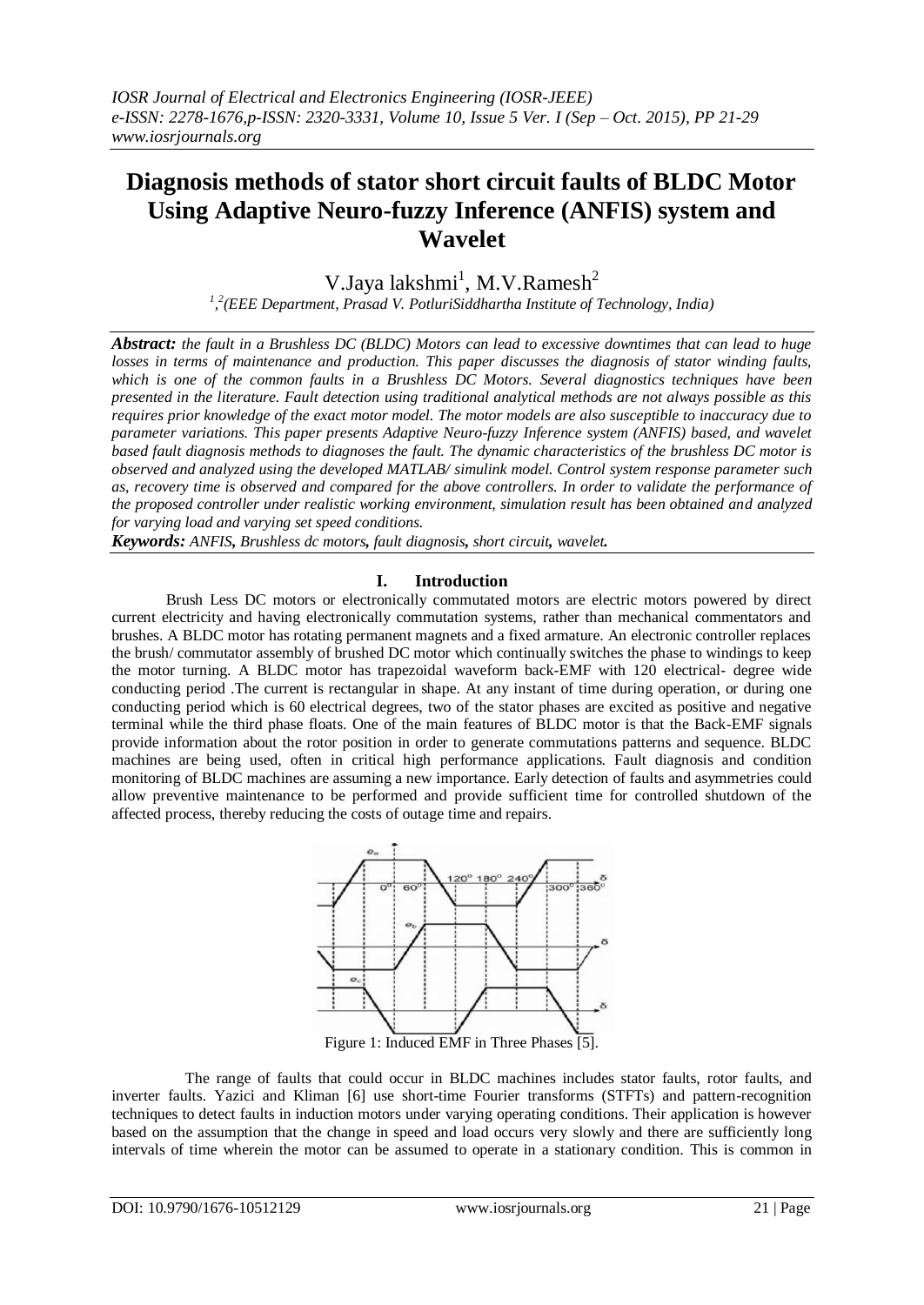applications such as rolling steel mills and in the cement industry. Another approach to a similar application that uses wavelets is presented in [7].

## **II. Permanent Magnet Brushless Dc Motor**

Permanent Magnet Brushless DC Motors (BLDC) is widely used in industrial applications. The BLDC motor usually consists of a stator with three phase armature windings and a rotor with permanent magnets. In BLDC motors, commutation is achieved by using power electronics coupled to feedback of rotor position from hall sensors. Compared with conventional brushed DC motors, the BLDC does not have a mechanical commutator which suffers from surface wear and electric arcing. The rare earth magnets on the rotor of the BLDC motor produce constant magnetic fields which lead to high efficiency and high power factor [1]. Particularly, the high torque-weight ratio of BLDC motors makes it very suitable for applications such as electric vehicles. The BLDC motors have many benefits over DC motors and induction motors,

- Better Speed Versus Torque Characteristics;
- High Dynamic Response;
- High Efficiency:
- Long Operating Life; And
- Noiseless Operation

 BLDC motors can be categorized as surface mounted or interior mounted, according to the position and orientation of rotor permanent magnets [3]. In the case of the stator windings, BLDCs can be categorized as trapezoidal or sinusoidal, based on the shapes of their back-Electromotive-Force (back-EMF) waveforms. In addition to the back-EMF, the phase current also has corresponding trapezoidal or sinusoidal variations. The one with sinusoidal back EMF is also called Permanent Magnet Synchronous Motor (PMSM). For PMSM, the back-EMF generated in each phase winding by the rotation of the magnet is also sinusoidal.

In BLDCs, the magnetic fields generated in the stator and in the rotor are rotating synchronously. The stator of a BLDC motor consists of stacked steel laminations with windings kept in the slots that are axially cut along the inner periphery [2]. Most BLDCs have three stator star-connected windings [2].



Figure.2.Simplified equivalent circuit of the BLDC motor.

In terms of modeling, a simplified equivalent circuit of one phase is given in Figure 2, where Vt is the voltage of the power supply, Rs is the resistance of the winding, Ls is the leakage inductance (Ls=L-M, where L is the self inductance of the winding and M is the mutual inductance), and Es is the back EMF induced in the winding by the rotating PM field.Based on the equivalent circuit, the performance of the BLDC motor can be described by the following equations [3]:

$$
V_t = R_s I_s + L_s \frac{dI_s}{dt} + E_s \tag{1}
$$

$$
E_s = K_e \omega_r \tag{2}
$$

$$
T_e = K_T I_s \tag{3}
$$

$$
T_e = T_L + J \frac{d\omega_r}{dt} + K_{vis}\omega_r
$$
\n<sup>(4)</sup>

where Ke is the back-EMF constant,  $\omega r$  is the angular velocity of the rotor, KT is the torque constant, TL is the load torque, and Kvis is viscous friction coefficient.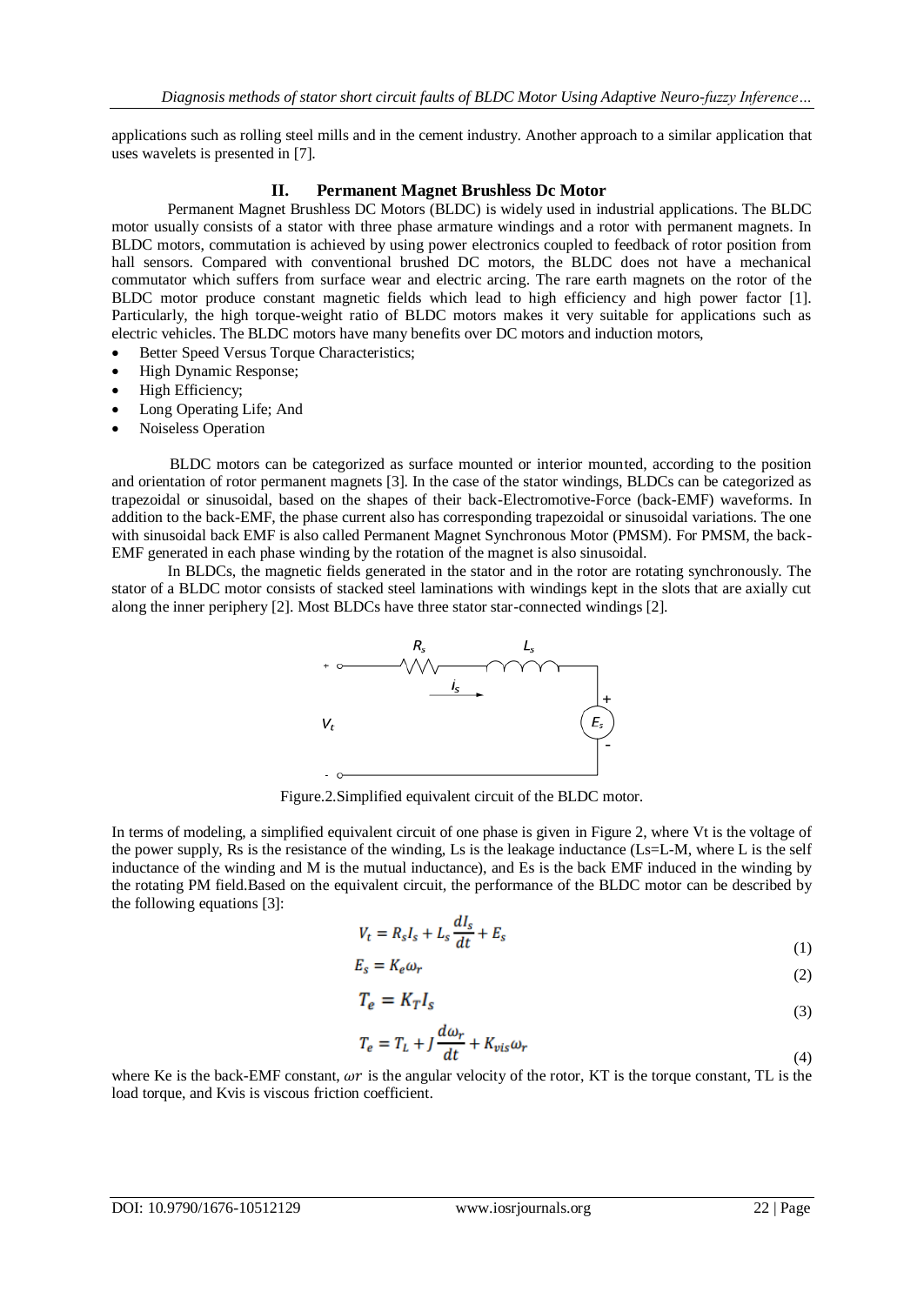# **III. Major Faults In Bldc Motors**

 Major Faults of BLDC Motors are Broken rotor bar, Static & dynamic air gap irregularities, Dynamic eccentricity, Winding short, Bearing & gearbox failure.

1**.** Inverter faults**:** BLDC motors are inverter fed. Many faults can occur in the inverter, such as the loss of one or more of the switches of a phase, the short circuit of a switch, and the opening of one of the lines to the machine. 2**.** Rotor faults: in BLDC machines are eccentricities, damaged rotor magnets, & damaged Hall sensors. All of these rotor faults cause problems such as vibration & noise.

3. Stator Faults:stator faults are breakdown of the winding insulation.This usually occurs in the region where the end windings enter the stator slots. It is caused by large electrical voltage stresses, electro dynamic forces produced by winding currents, thermal aging from multiple heating & cooling cycles, and mechanical vibrations from internal & external sources.

## **IV. Diagnostic Methods To Detect Faults**

 Diagnostic Methods to detect faults are Electromagnetic field monitoring, Temperature measurements, RF emission monitoring, Noise & vibration monitoring; Motor Current Signature Analysis (MCSA), AI & NN based techniques. The signal processing tools include DFT, FFT, STFT and Wavelet transform. Artificial intelligence is also used for fault diagnosis. These techniques include the applications of expert systems, genetic algorithm, neural networks and fuzzy logic. Modern techniques are based on application of advanced DSP tools on stator currents for fault diagnosis i.e. MCSA. Faults can be diagnosed using any one of signal processing techniques. These signal processing techniques cannot be used for diagnosing every type of faults.

## **1. Fault Diagnosis in BLDC Motors**

- When the fault happens, the motor can be operated without breakdown, but it is necessary to maintain the motor for continuous working. Several methods have been applied to detect faults. It is important to be able to detect faults while they are still developing. This is called incipient failure detection. Timely warning that can be followed by maintenance can avoid catastrophic failures & costly long down times. The incipient detection of failures also results in a safer operating environment. Faults can occur either in stator, rotor, inverter or in the external systems connected to the motor.
- Vibration monitoring is the most popular choice for condition monitoring but it is preferred for use only in large machines where expensive accelerometers can be afforded.
- Electrical monitoring, which includes current based monitoring, is the most recent of all condition monitoring techniques and is inexpensive as electrical sensors are lower in cost compared to mechanical transducers.
- Condition monitoring is defined as the continuous evaluation of the health of the plant and equipment throughout its service life. It is used to detect various types of faults such as rotor fault, short winding fault, air gap eccentricity fault, bearing fault, load fault etc.
- Current monitoring does not require additional sensors because basic electrical quantities associated with electromechanical plants such as current & voltage are readily measured by tapping into existing voltage & current transformers that are always installed as part of protection system. It is non intrusive & implemented in motor control centre remotely from the motors being monitored.

## *2. Methods for Current Monitoring*

 Methods for current monitoring are MCSA (Motor Current Signature Analysis) & Park Vector approach. MCSA uses the current spectrum of machine for locating characteristic fault frequencies. When a fault is present, the frequency spectrum of the line current becomes different from healthy motor. Such fault modulates air gap  $\&$  produces rotating frequency harmonics in the self  $\&$  mutual inductances of machine.

# **V. Adaptive Neuro-Fuzzy Inference System (Anfis)**

 The general ANFIS control structure contains the same components as the FIS except for the neural network block. The structure of the network is composed of set of units (and connections) arranged in five connected network layers, i.e., layer 1 to layer 5. The proposed ANFIS controller structure consists of four important blocks that are fuzzification, knowledge base, neural network and the Defuzzification. Layer 1 consists of input variables (membership functions) and triangular or bell shaped membership functions. Layer 2 is membership layer and it checks for the weights of each membership functions. It receives the input values from the first layer and act as membership functions to represent the fuzzy sets of the respective input variables. Layer 3 is called as rule layer and it receives input from the previous layer. Each node (each neuron) in this layer performs the pre-condition matching of the fuzzy rules. This layer computes the activation level of each rule and the number of layers equals to the number of fuzzy rules. Each node of this layer calculates the weights which will be normalized. Layer 4 is the defuzzification layer which provides the output values resulting from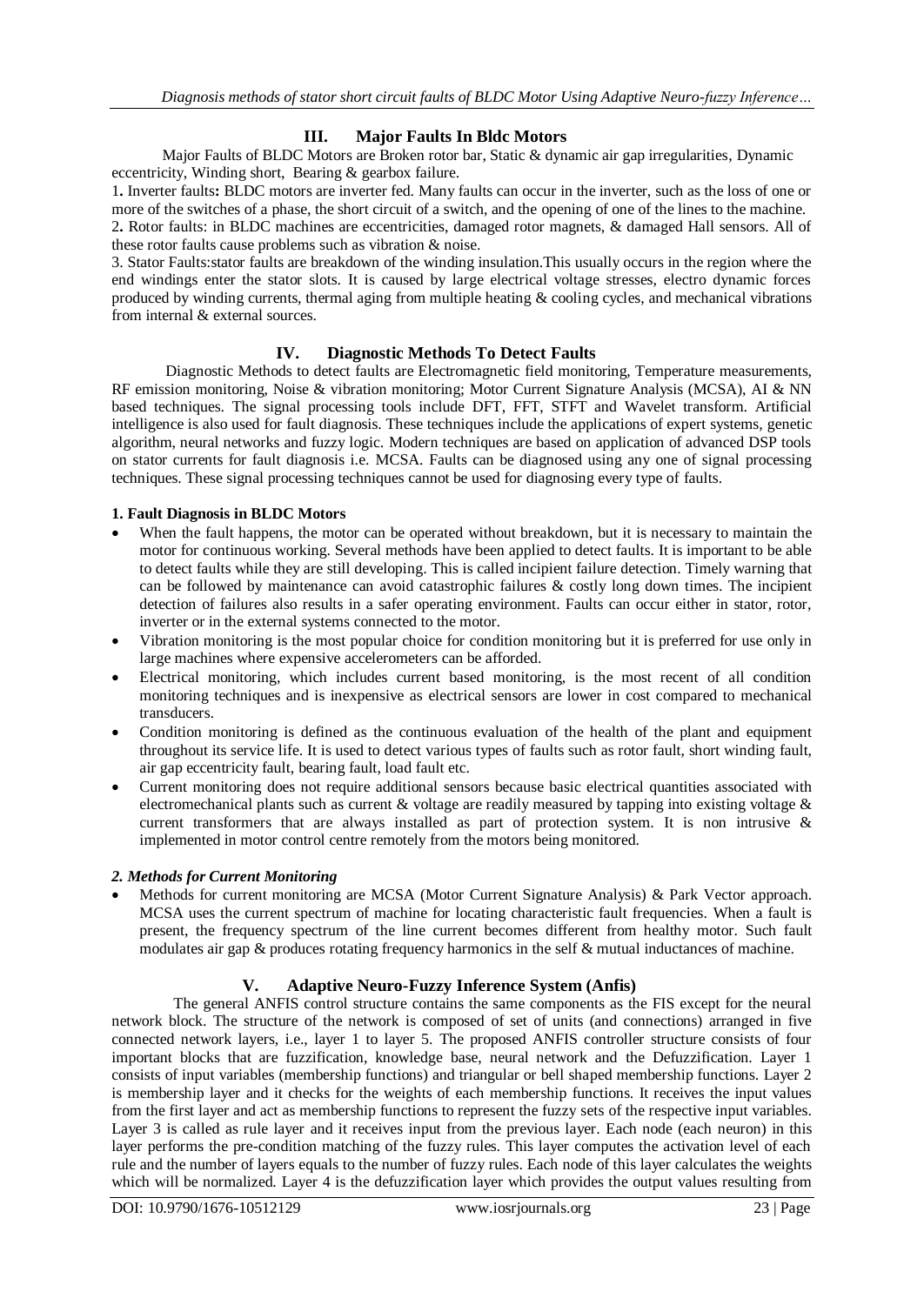the inference of rules. Layer 5 is called as the output layer which sums up all the inputs coming from layer 4 and transforms the fuzzy classification results into a crisp value. ANFIS modeled by Takagi–Sugeno (T–S) type systems are considered and it must have the following properties: It must be first or zero order T–S type system. It should have a single output, obtained using weighted average defuzzification. All output membership functions must be of the same type and it must be either linear or constant. It must have no rule sharing, i.e., different rules cannot share the same output membership function. The number of output membership functions must be equal to the number of rules. It must have unity weight for each rule. The ANFIS structure is tuned automatically by least-square estimation and the back propagation algorithm. Because of its flexibility, the ANFIS strategy can be used for a wide range of control applications.The algorithm presented above is used in the proceeding section to develop the ANFIS controller for controlling the speed of BLDC motor.

## *1. ANFIS control scheme for speed control of BLDC motor*

 The development of the control strategy for speed control of the BLDC motor with proposed ANFIS controller is presented in Fig. 3. It consists of two loops namely inner loop and outer loop. Inner loop is used for synchronizing the inverting gate signal with back electro motive force or rotor position of the motor. The outer loop is used for controlling the speed of the BLDC motor by controlling



Fig. 3. Proposed ANFIS controller for BLDC motor.

 The dc bus voltage through PWM inverter. Based upon error and rate of change of error, ANFIS controller provides the control signal to the switching logic circuit. The switching logic circuit provides the PWM signal for the inverter gate with respect to rotor position of the motor and the control signal output obtained from ANFIS controller. ANFIS incorporates artificial neural network with fuzzy inference system and first-order Takagi–Sugeno fuzzy model is used in this work. The analysis has two inputs, error (e), rate of change of error  $(\Delta e)$  and the output is control signal. The if–then rules are given in the following equation:

Rule 1: IF *e* is *A*<sub>1</sub>; 
$$
\Delta e
$$
 is *B*<sub>1</sub>; then  $f_1 = P_1^* e + R_1^* \Delta e + s_1$   
\nRule 2: IF *e* is *A*<sub>1</sub>;  $\Delta e$  is *B*<sub>2</sub>; then  $f_2 = P_2^* e + R_2^* \Delta e + s_2$   
\n:  
\nRule *i*–1: IF *e* is *A*<sub>j</sub>;  $\Delta e$  is *B*<sub>j–1</sub>; then  $f_{i-1} = P_{i-1}^* e + R_{i-1}^* \Delta e + s_{i-1}$   
\nRule *i*: IF *e* is *A*<sub>j</sub>;  $\Delta e$  is *B*<sub>j</sub>; then  $f_i = P_i^* e + R_i^* \Delta e + s_i$  (5)

Where

$$
e = \text{coref} - \text{or} \tag{6}
$$

$$
\Delta e = \frac{d(\omega_{\text{ref}} - \omega_r)}{dt} \tag{7}
$$

$$
f_i = P_i e + R_i \Delta e + s_i \tag{8}
$$

where  $\omega$  is the reference speed,  $\omega$  is the actual rotor speed,  $j\frac{1}{4}, 2, ..., q$ ,  $j\frac{1}{4}, 2, ..., q$ , A and B are the fuzzy membership sets defined for input variables e and  $\Delta e$ . q is the number of membership functions for the fuzzy systems of inputs e and Δe. fi is the linear consequent functions defined in terms of inputs e and Δe. Pi, Ri and si are consequent parameters of an ANFIS fuzzy model. Same-layer nodes of an ANFIS model have similar functions. Output signals from the nodes of a preceding layer are the input signals to the next layer. The structure of five layer ANFIS is shown in Fig. 4. The error and rate of change of error, i.e., e and Δe as mentioned in Eqs. (6) and (7) are given as input to layer 1. In layer 1, every node is an adaptive node with a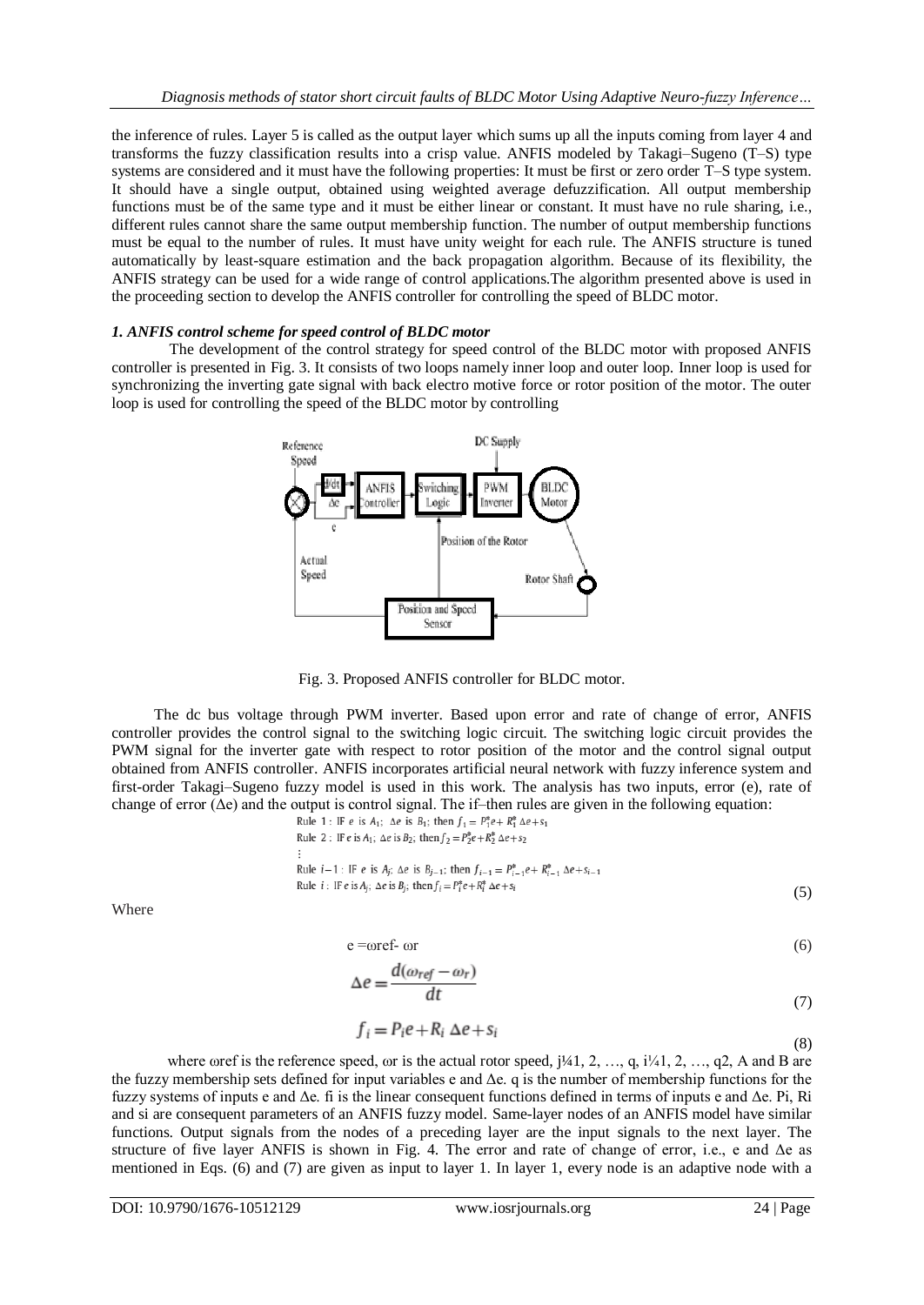particular fuzzy membership function specifying the degrees of the inputs which satisfies the quantifier. The following equation represents the node outputs for the two inputs:

$$
L_{1,j} = \mu A_j(e) \quad \text{for } j = 1, 2, ..., q
$$

$$
L_{1,j} = \mu B_j(\Delta e) \quad \text{for } j = 1, 2, ..., q
$$

The membership functions considered for A and B in Eq. (9) are triangular-shaped functions and their representations are given in



Fig. 4. Structure of a five-layer ANFIS.

The following equations:

$$
\mu A_j(e, a_j, b_j, c_j) = \begin{cases}\n0, & e \le 0 \\
\frac{e - a_j}{b_j - a_j}, & a_j \le e \le b_j \\
\frac{c_j - b}{c_j - b_j}, & b_j \le e \le c_j \\
0, & c_j \le e\n\end{cases}
$$
\n
$$
\mu B_j(\Delta e, x_j, y_j, z_j) = \begin{cases}\n0, & \Delta e \le 0 \\
\frac{\Delta e - x_j}{y_j - x_j}, & x_j \le \Delta e \le y_j \\
\frac{2j - \Delta e}{z_j - y_j}, & y_j \le \Delta e \le z_j \\
0, & z_j \le \Delta e\n\end{cases}
$$
\n(11)

(9)

 The parameters for fuzzy membership functions are aj, bj, cj, xj, yj and zj. The triangular-shaped function changes its pattern with corresponding changes in the parameters. This change will provide various contours of the triangular-shaped function in accordance with the data set for the problem considered. Parameters in this layer are known as premise parameters. In layer 2, every node is a fixed node labeled  $\pi$ . L2,i output is the product of all incoming signals and it is given in the following equation:

$$
L_{2,i} = W_i = \begin{bmatrix} W_1 & \cdots & W_q \\ \vdots & \ddots & \vdots \\ W_{q^2 - (q-1)} & \cdots & W_{q^2} \end{bmatrix} = \begin{bmatrix} \mu A_1 \times \mu B_1 & \cdots & \mu A_1 \times \mu B_q \\ \vdots & \ddots & \vdots \\ \mu A_q \times \mu B_1 & \cdots & \mu A_q \times \mu B_q \end{bmatrix}
$$
(12)

Each of the second layer's node output represents the firing strength of the associated rule. The T-norm operator algebraic product (TAB  $(A, B)/4A$  B) is used to obtain the firing strength (Wi). In layer 3, every node is a fixed node labeled N. The output of the ith node is the ratio of the firing strength of the ith rule (Wi) to the sum of the firing strength of all the rules and is given in the following equation:

$$
L_{3,i} = \overline{W_i} = \frac{W_i}{\sum_{1=1}^{q^2} W_i}
$$
\n(13)

 This output gives a normalized firing strength. In layer 4, every node is an adaptive node with a node function given by the following equation:

$$
L_{4,i} = \overline{W_i} f_i = \overline{W_i} (P_i e + R_i \Delta e + s_i)
$$
\n(14)

Where Wi is the normalized firing strength from layer 4 and Pi, Ri, and si are the control signal parameter sets of this node. Parameters in this layer are known as consequent parameters. In layer5, the single node is a fixed node labeled Σ. It computes the overall output as the summation of all incoming signals and it is given in the following equation:

$$
L_{5,1} = \sum_{i} \overline{W_i} f_i = \frac{\sum_{i} W_i f_i}{\sum_{i} W_i}
$$
\n(15)

 Next, the process of applying hybrid learning algorithm to identify ANFIS parameters has been discussed. For the learning process, the initial input membership function and number of rules for fuzzy inference system for the input–output training data sets should be specified. Basically, the number of membership function assigned to each input variable is chosen experimentally, i.e., by plotting the data sets and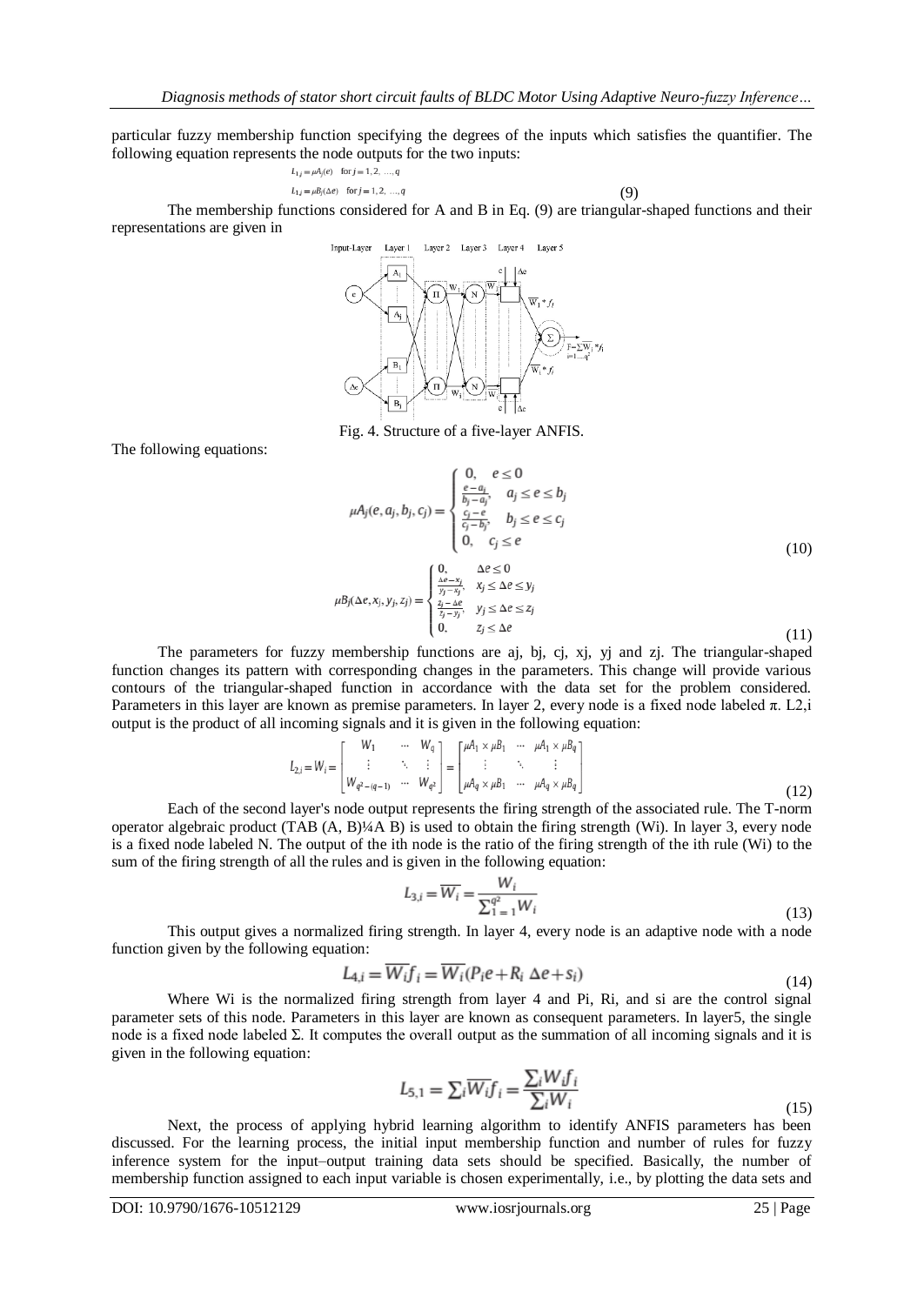examining them visually or simply by trial and error approach. For data sets with more than one input, visualization techniques are not very effective and one has to rely on trial and error approach.

#### **VI. Wavelet**

 Wavelet may be seen as a complement to classical Fourier decomposition method.Suppose, a certain class of functions is given and we want to find 'simple functions'  $f_0$ ,  $f_1$ ,  $f_3$ ,...... such that each

$$
f(x) = \sum_{n=0}^{\infty} a_n f_n(x)
$$

 For some coefficients an.Wavelet is a mathematical tool leading to representations of the type (1) for a large class of functions f.Wavelet theory is very new (about 25 years old) but has already proved useful in many contexts.

## **1. Definition (Wavelet)**

 A wavelet means a small wave (the sinusoids used in Fourier analysis are big waves) and in brief, a wavelet is an oscillation that decays quickly. Equivalent mathematical conditions for wavelet are:

$$
\int_{-\infty}^{\infty} |\psi(t)| dt < \infty
$$
  

$$
\int_{-\infty}^{\infty} |\widehat{\psi}(\omega)|^2 d\omega < \infty
$$
  

$$
\int_{-\infty}^{\infty} |\psi(t)| dt = 0
$$

Where  $(\psi)(\omega)$  is the Fourier Transform of  $\psi$  (t). Equation (4) is called the admissibility condition.

#### **2. Wavelet Transform**

 Jean Morlet in 1982 introduced the idea of the wavelet transform and provided a new mathematical tool for seismic wave analysis. Morlet first considered wavelets as a family of functions constructed from translations and dilations of a single function called the "mother wavelet"  $\psi(t)$ . They are defined by

$$
\psi_{a,b}(t) = \frac{1}{\sqrt{|a|}} \psi\bigg(\frac{t-b}{a}\bigg), \qquad a,b \in \mathbb{R}, \ a \neq 0
$$

 The parameter a is the scaling parameter or scale, and it measures the degree of compression. The parameter b is the translation parameter which determines the time location of the wavelet. If  $|a| < 1$ , then the wavelet in (5) is the compressed version (smaller support in time- domain) of the mother wavelet and corresponds mainly to higher frequencies. On the other hand, when  $|a| > 1$ , then  $\psi a$ , b(t) has a larger time-width than  $\psi$  (t) and corresponds to lower frequencies. Thus, wavelets have time-widths adapted to their frequencies. This is the main reason for the success of the Morlet wavelets in signal processing and time-frequency signal analysis.

### **3. Wavelet Series and Wavelet Coefficients**

If a function  $f \in L2(R)$ , the series

$$
\sum_{j\in z}\sum_{k\in Z}\langle f,\psi_{j,k}\rangle\ \psi_{j,k}(t)
$$

Is called the wavelet series of f and

$$
\langle f, \psi_{j,k} \rangle = d_{j,k} = \int_{-\infty}^{\infty} f(t) \psi_{j,k}(t) dt
$$

is called the wavelet coefficients of f .

#### **4. Signal**

A signal is given as a function f which has a series representation

$$
f(x) = \sum_{n=0}^{\infty} a_n x
$$

Then all information about the function f is stored in the coefficients  $\{an\}^{\infty}$  n=0.

 $\overline{n}$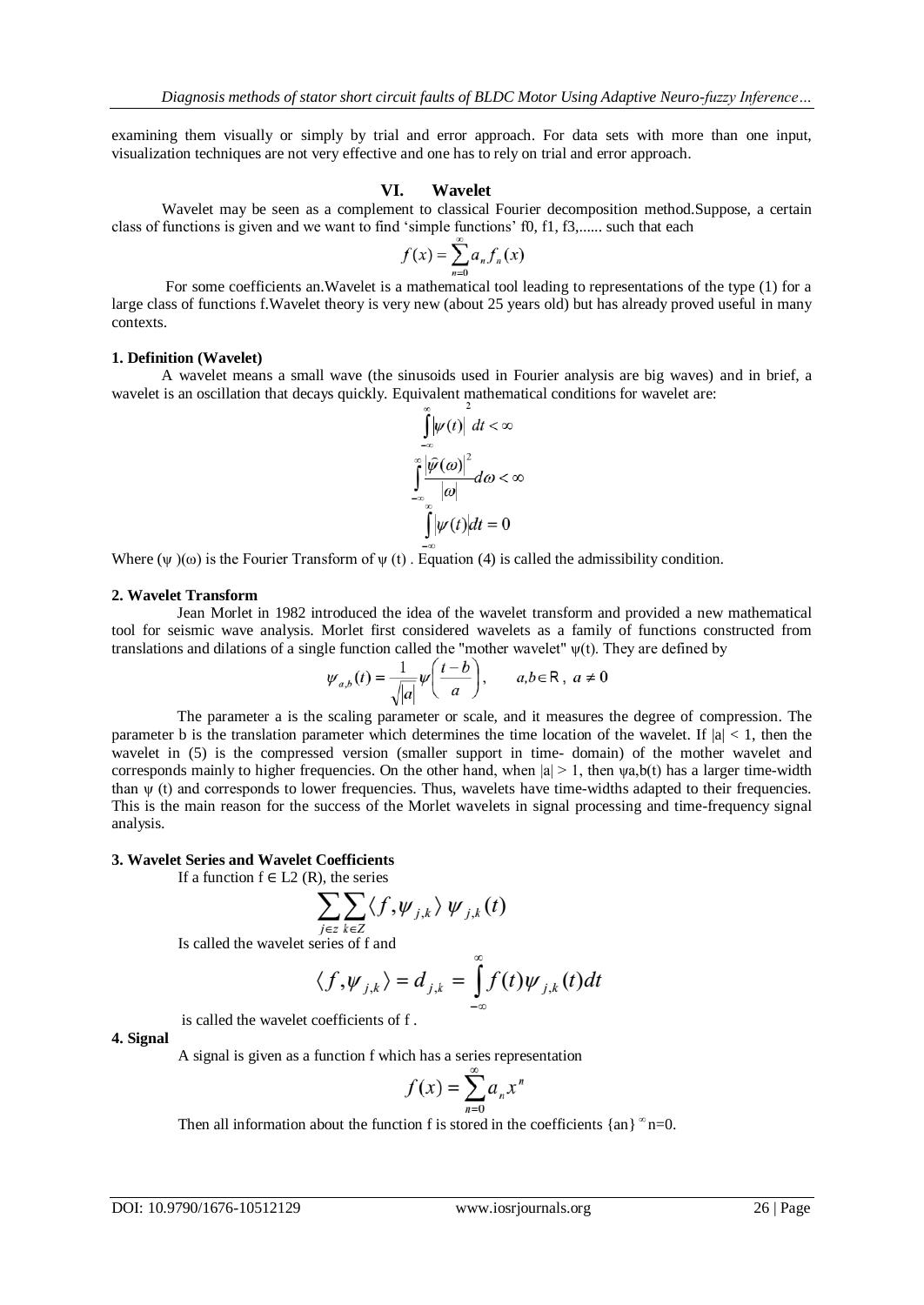## **5. Classification of Signals**

We can split the class of signals into two classes, namely:

## **1. Continuous signals**

## **2. Discrete signals**

Continuous Signals**:**The signals which is described by a continuous function (for example a recording of a speech signal or music signal, which measures the current in the cable to the loudspeaker as a function of time) is called continuous signals Christensen [13], Mallat [14].

Discrete Signals:The signal which is described by a sequence of numbers or pairs of numbers is called discrete signals Christensen [13], Mallat [14]. Here mentioned one example of discrete signals: An Example

A digital black-white photo consists of a splitting of the picture into a large number of small squares, called pixels; to each pixel, the camera associates a light intensity, measured on a scale from, say, 0 (completely white) to 256 (completely black). Put together, this information constitutes the picture. Thus, mathematically a photo consists of a sequence of pairs of numbers, namely, a numbering of the pixels together with the associated light intensity Christensen [13], Mallat [14].

## **VII. Block Diagram And Simulation Results**

The 3-Ø Ac output voltage of the inverter is applied to stator windings of the PMSM.The inverter gates signals are created by decoding the Hall Effect signals of the motor. The Load Torque applied to the shaft of machine from 0 to its nominal value in steps.The gate signals are developed according to the hall sensor signals, stator currents are given to protection using ANFIS and wavelets block and this block produces the gate signals according to the logic written in that block.

This scheme is simulated in SIMULINK/MATLAB.When stator currents exceed the normal full load value, the adaptive nuero fuzzy control(ANFIS),wavelets are used to decompose the stator currents increases. The motor gets paused when this value greater than the value specified in the program.



Figure3 and figure4 shows the block diagram of stator short circuit protection scheme for PMBLDCM using ANFIS and using wavelet respectively.

 The following figures Fig.5.Fig.6. fig.7. Shows The Output Wave Form Of Stator Current, Electromotive Force,Electromagnetic Torque and rotor speed waveforms With Three Phase BLDC Motor Drive without Stator Fault.

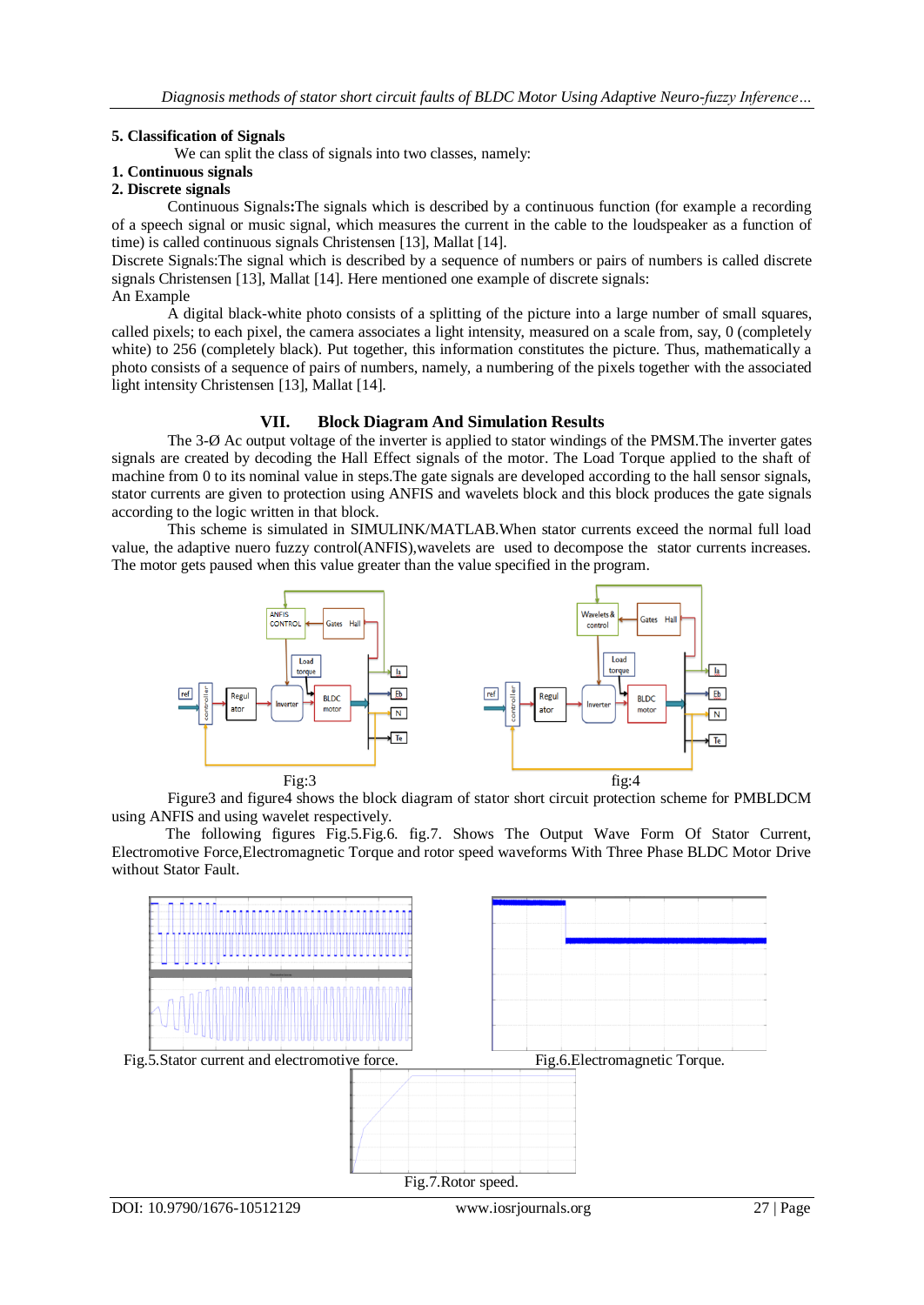The following figures Fig.8. Fig.9. Shows The Output Wave Form Of Stator Current, Electromotive Force, Electromagnetic Torque and rotor speed With Three Phase BLDC Motor Drive with Stator Fault.



 The following figures Fig10,fig11,fig12 shows the output wave form of Stator Current and Electromotive Force and Rotor Speed with wavelet protection.



Fig.10stator current and electromotive force Fig.11.rotor speed.





Fig.12.Electromagnetic torque.

The following figures Fig13,fig14,fig15 shows the output wave form of Stator Current and Electromotive Force and Rotor Speed with ANFIS control scheme.



Fig.13stator current and electromotive force Fig.14.rotor speed.



Fig.15.Electromagnetic torque.

## **VIII. Conclusion**

 Fault current develops a braking torque component that tends to reduce the average torque of the machine. Operation with net negative torque (totally braking) is possible, especially under large number of shorted turns with high-speed, low-torque conditions. Current command should increase during the fault in order to obtain the same normal operation torques. Also, time periods of full-load operation should be minimized to avoid the excessive heat loss associated with the fault.